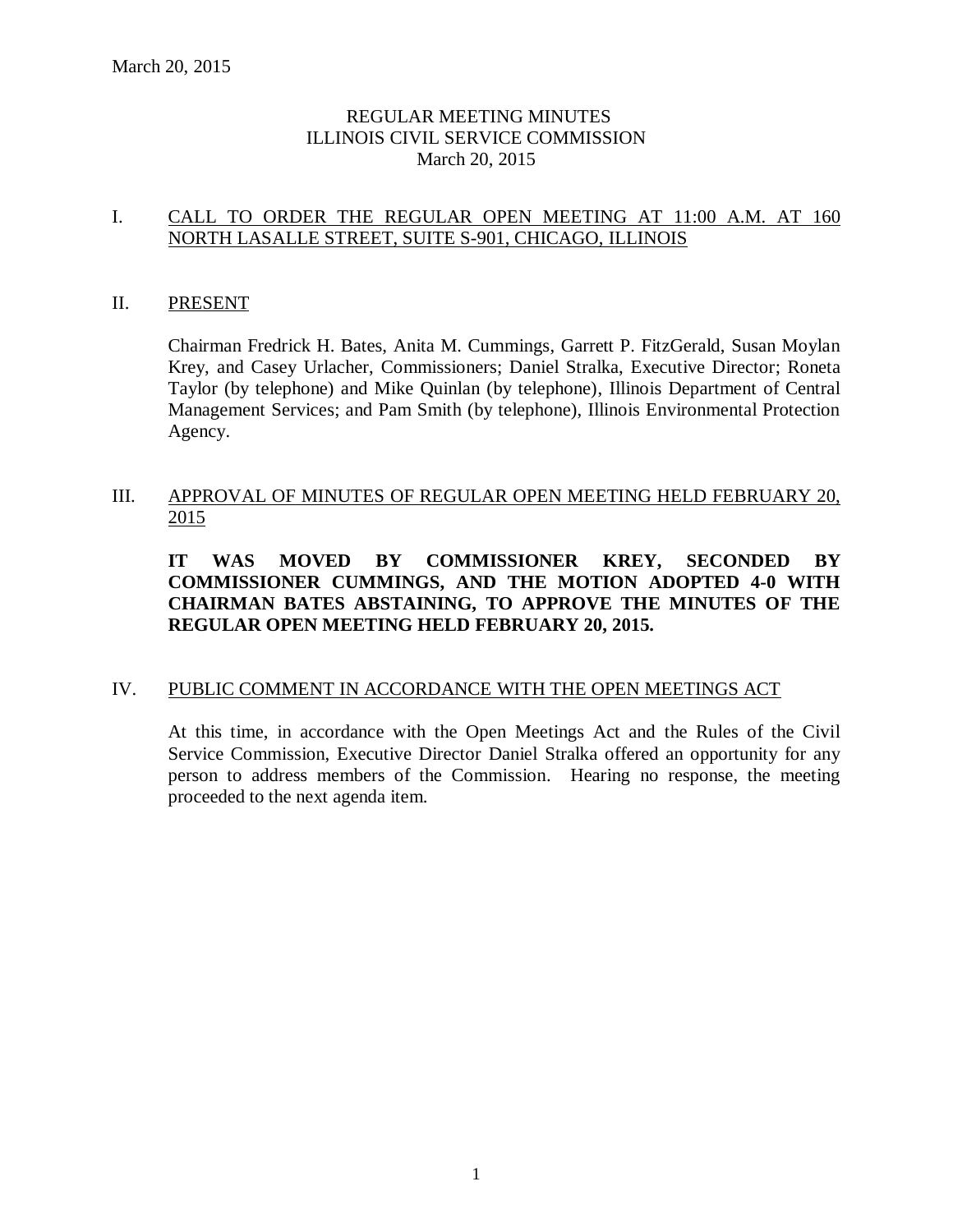#### V. EXEMPTIONS UNDER SECTION  $4d(3)$  OF THE PERSONNEL CODE

# A. Report on Exempt Positions from Department of Central Management Services

|        | Total            | Number of Exempt |
|--------|------------------|------------------|
| Agency | <b>Employees</b> | Positions        |
|        |                  |                  |
|        |                  |                  |
|        |                  |                  |
|        |                  |                  |
|        |                  |                  |
|        |                  |                  |
|        |                  |                  |
|        |                  |                  |
|        |                  |                  |
|        |                  |                  |
|        |                  |                  |
|        |                  |                  |
|        |                  |                  |
|        |                  |                  |
|        |                  |                  |
|        |                  |                  |
|        |                  |                  |
|        |                  |                  |
|        |                  |                  |
|        |                  |                  |
|        |                  |                  |
|        |                  |                  |
|        |                  |                  |
|        |                  |                  |
|        |                  |                  |
|        |                  |                  |
|        |                  |                  |
|        |                  |                  |
|        |                  |                  |
|        |                  |                  |
|        |                  |                  |
|        |                  |                  |
|        |                  |                  |
|        |                  |                  |
|        |                  |                  |
|        |                  |                  |
|        |                  |                  |
|        |                  |                  |
|        |                  |                  |
|        |                  |                  |
|        |                  |                  |
|        |                  |                  |
|        |                  |                  |
|        |                  |                  |
|        |                  |                  |
|        |                  |                  |
|        |                  |                  |
|        |                  |                  |
|        |                  |                  |
|        |                  |                  |
|        |                  |                  |
|        |                  |                  |
|        |                  |                  |
|        |                  |                  |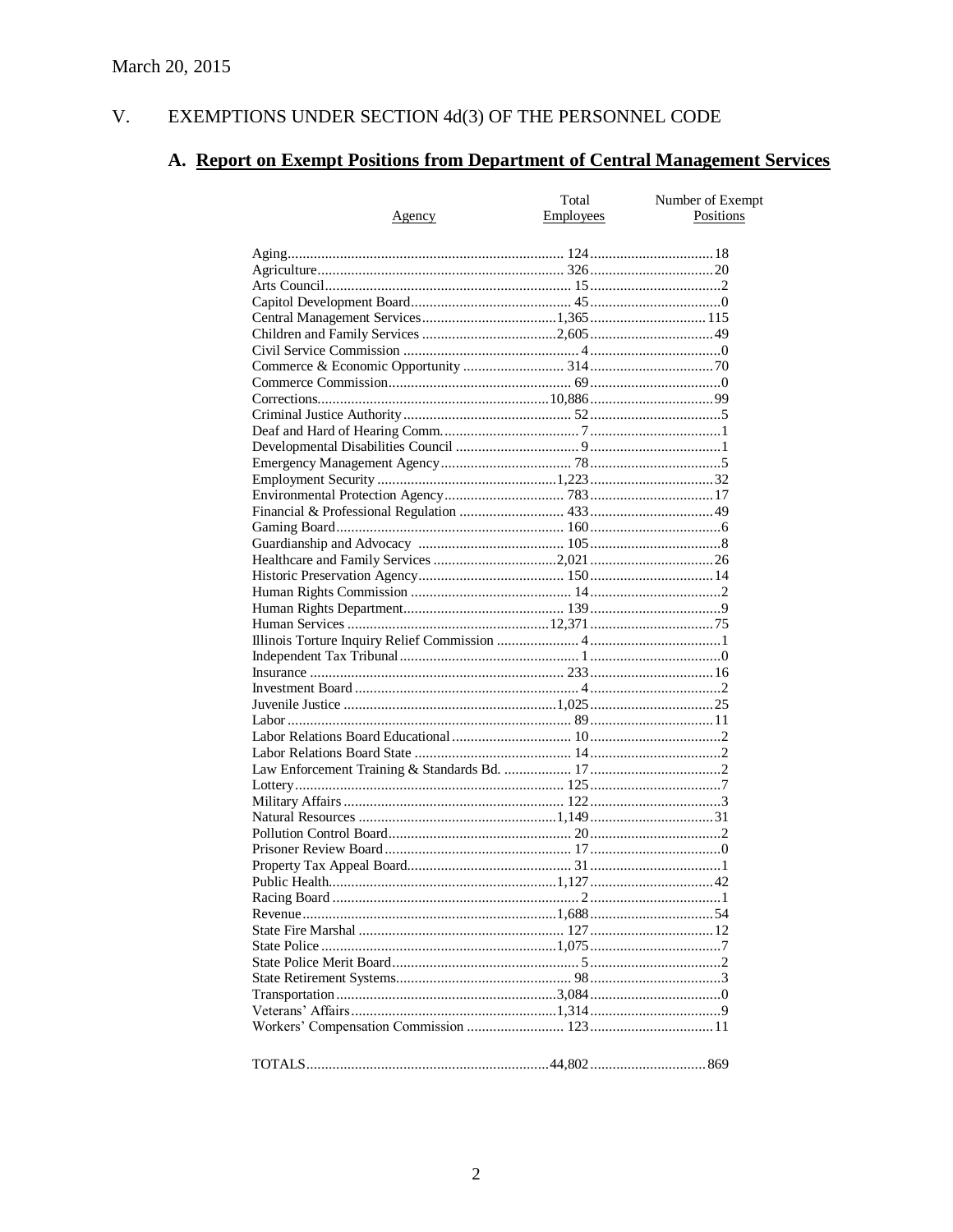#### **B. Governing Rule – Section 1.142 Jurisdiction B Exemptions**

- a) The Civil Service Commission shall exercise its judgment when determining whether a position qualifies for exemption from Jurisdiction B under Section 4d(3) of the Personnel Code. The Commission will consider any or all of the following factors inherent in the position and any other factors deemed relevant to the request for exemption:
	- 1) The amount and scope of principal policy making authority;
	- 2) The amount and scope of principal policy administering authority;
	- 3) The amount of independent authority to represent the agency, board or commission to individuals, legislators, organizations or other agencies relative to programmatic responsibilities;
	- 4) The capability to bind the agency, board or commission to a course of action;
	- 5) The nature of the program for which the position has principal policy responsibility;
	- 6) The placement of the position on the organizational chart of the agency, board or commission;
	- 7) The mission, size and geographical scope of the organizational entity or program within the agency, board or commission to which the position is allocated or detailed.
- b) The Commission may, upon its own action after 30 days notice to the Director of Central Management Services or upon the recommendation of the Director of the Department of Central Management Services, rescind the exemption of any position that no longer meets the requirements for exemption set forth in subsection (a). However, rescission of an exemption shall be approved after the Commission has determined that an adequate level of managerial control exists in exempt status that will insure responsive and accountable administrative control of the programs of the agency, board or commission.
- c) For all positions currently exempt by action of the Commission, the Director of Central Management Services shall inform the Commission promptly in writing of all changes in essential functions, reporting structure, working title, work location, position title, position number or specialized knowledge, skills, abilities, licensure or certification.
- d) Prior to granting an exemption from Jurisdiction B under Section 4d(3) of the Personnel Code, the Commission will notify the incumbent of the position, if any, of its proposed action. The incumbent may appear at the Commission meeting at which action is to be taken and present objections to the exemption request.

(Source: Amended at 34 Ill. Reg. 3485, effective March 3, 2010)

\* \* \*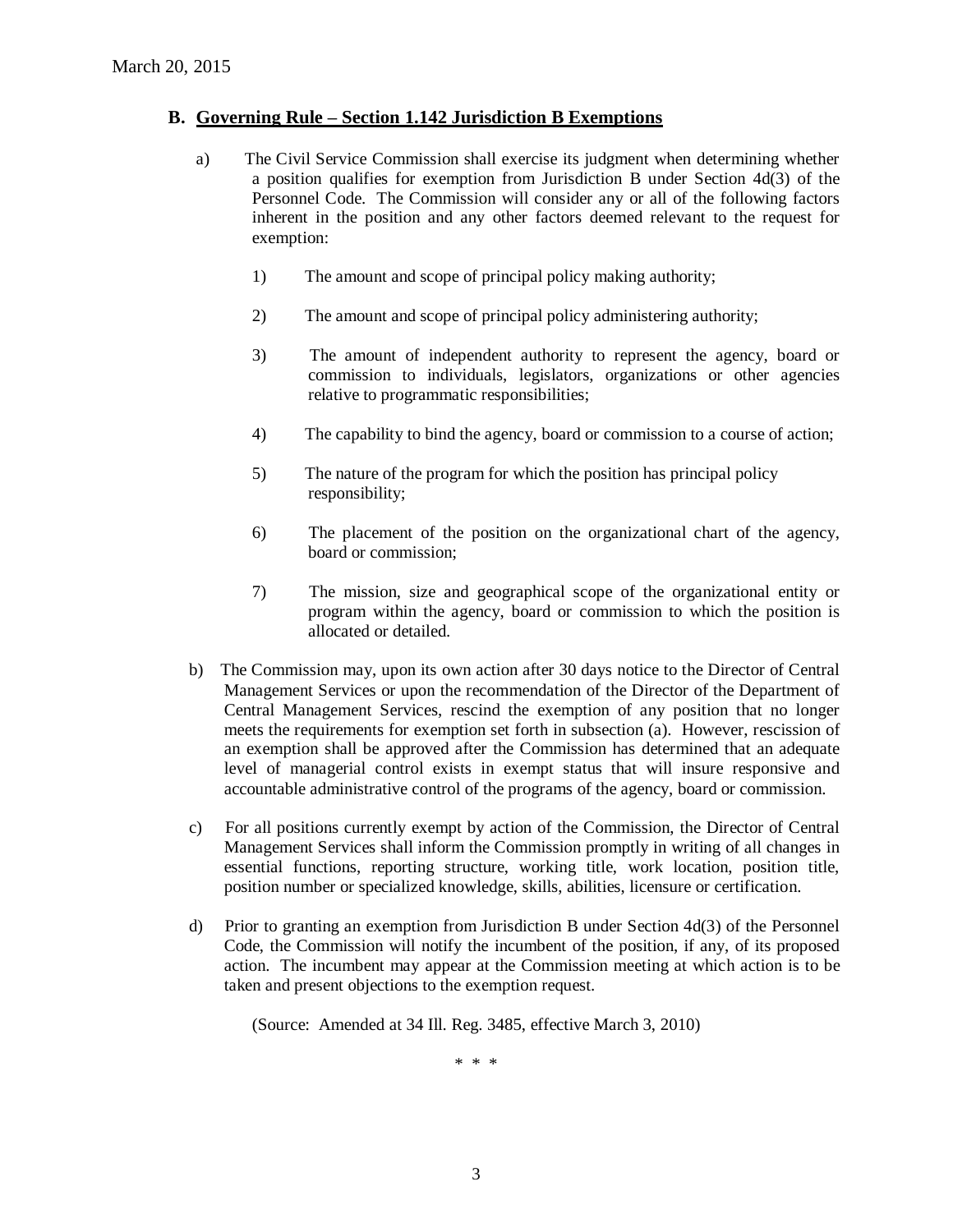## **C. Requests for 4d(3) Exemption**

Executive Director Daniel Stralka reported the following:

- As to Item C, the agency asked to withdraw this request.
- As to Item D, the agency asked to continue this request to the April meeting. Staff had no objection to this request.
- As to Item E, this request is from the Environmental Protection Agency. It is for a Chief Information Officer that reports to the Deputy Director who reports to the Director. This position has principal policy responsibility for the information technology program for the agency. Historically, the Commission has approved one such position for each agency. In addition, this position was previously granted a principal policy exemption ten years ago, but had the exemption rescinded in 2010 as a result of the Auditor General's performance audit. The Commission will typically approve resubmitted requests of this nature. For these reasons, Staff recommended approval of this request.

## **IT WAS MOVED BY COMMISSIONER CUMMINGS, SECONDED BY COMMISSIONER URLACHER, AND THE MOTION ADOPTED 5-0, TO ACCEPT THE WITHDRAWAL OF THE EXEMPTION REQUEST FOR THE FOLLOWING POSITION:**

**C: Ethics and Government Corruption Advisor (State Police)**

**IT WAS MOVED BY COMMISSIONER CUMMINGS, SECONDED BY COMMISSIONER URLACHER, AND THE MOTION ADOPTED 5-0, TO CONTINUE TO APRIL 17, 2015 THE EXEMPTION REQUEST FOR THE FOLLOWING POSITION:**

**D: Associate Director, Adult Redeploy Illinois Unit (Criminal Justice Information Authority)**

**IT WAS MOVED BY COMMISSIONER KREY, SECONDED BY COMMISSIONER CUMMINGS, AND THE MOTION ADOPTED 5-0, TO GRANT THE EXEMPTION REQUEST FOR THE FOLLOWING POSITION:**

**E: Bureau Chief, Information Solutions (Environmental Protection)**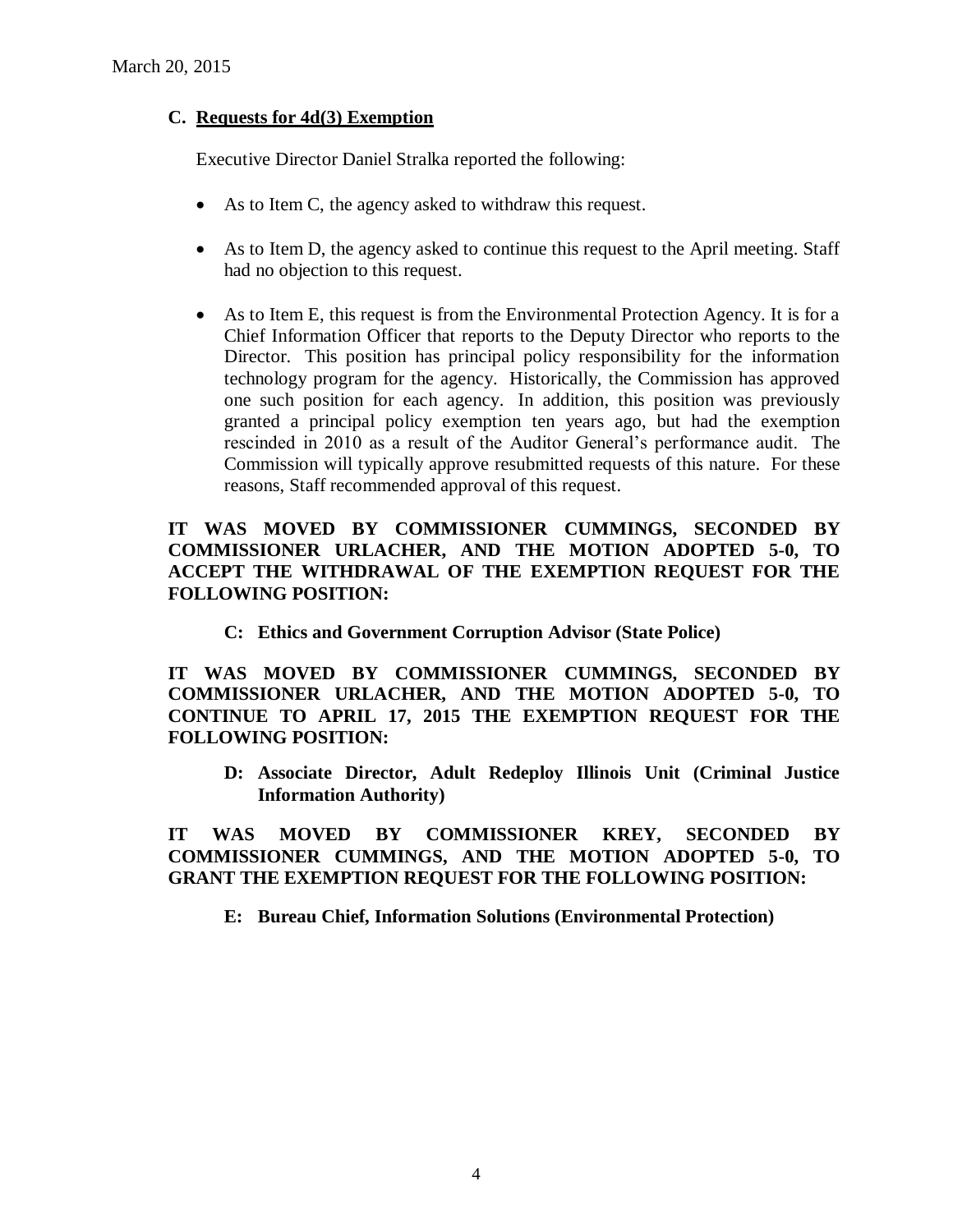$\overline{a}$ 

## **The following 4d(3) exemption request was withdrawn on March 20, 2015:**

## **C. Illinois State Police**

| <b>Position Number</b>  | 40070-21-00-000-60-01                             |
|-------------------------|---------------------------------------------------|
| <b>Position Title</b>   | Senior Public Service Administrator               |
| Bureau/Division         | Director's Office                                 |
| <b>Functional Title</b> | Ethics and Government Corruption Advisor          |
| Incumbent               | Vacant                                            |
| Supervisor              | First Deputy Director who reports to the Director |
| Location                | <b>Sangamon County</b>                            |

## **The following 4d(3) exemption request was continued to April 17, 2015:**

| <b>Position Number</b>  | 40070-50-05-600-00-01                            |
|-------------------------|--------------------------------------------------|
| Position Title          | Senior Public Service Administrator              |
| Bureau/Division         | Director's Office                                |
| <b>Functional Title</b> | Associate Director, Adult Redeploy Illinois Unit |
| Incumbent               | Vacant                                           |
| Supervisor              | <b>Executive Director</b>                        |
| Location                | <b>Cook County</b>                               |

## **D. Criminal Justice Information Authority**

## **The following 4d(3) exemption request was granted on March 20, 2015:**

## **E. Environmental Protection Agency**

| <b>Position Number</b>  | 40070-46-25-300-00-01 <sup>1</sup>          |
|-------------------------|---------------------------------------------|
| <b>Position Title</b>   | Senior Public Service Administrator         |
| Bureau/Division         | Director's Office                           |
| <b>Functional Title</b> | <b>Bureau Chief, Information Solutions</b>  |
| Incumbent               | Dominic Saebeler                            |
| Supervisor              | Deputy Director who reports to the Director |
| Location                | <b>Sangamon County</b>                      |

## VI. CONSIDERATION OF THE STATUS OF PRIVATE SECRETARIES AND CONFIDENTIAL ASSISTANTS EXEMPT FROM JURISDICTION B PURSUANT TO SECTION 4D(1) OF THE PERSONNEL CODE

Executive Director Daniel Stralka explained that he recently decided to submit some of his concerns to Central Management Services for their review prior to making his presentation to the Commission. He noted that it had been five years since he last made a presentation to the Commission on this matter and none of the current Commissioners

<sup>&</sup>lt;sup>1</sup> This position's  $4d(3)$  exemption was rescinded on August 20, 2010 for extended vacancy.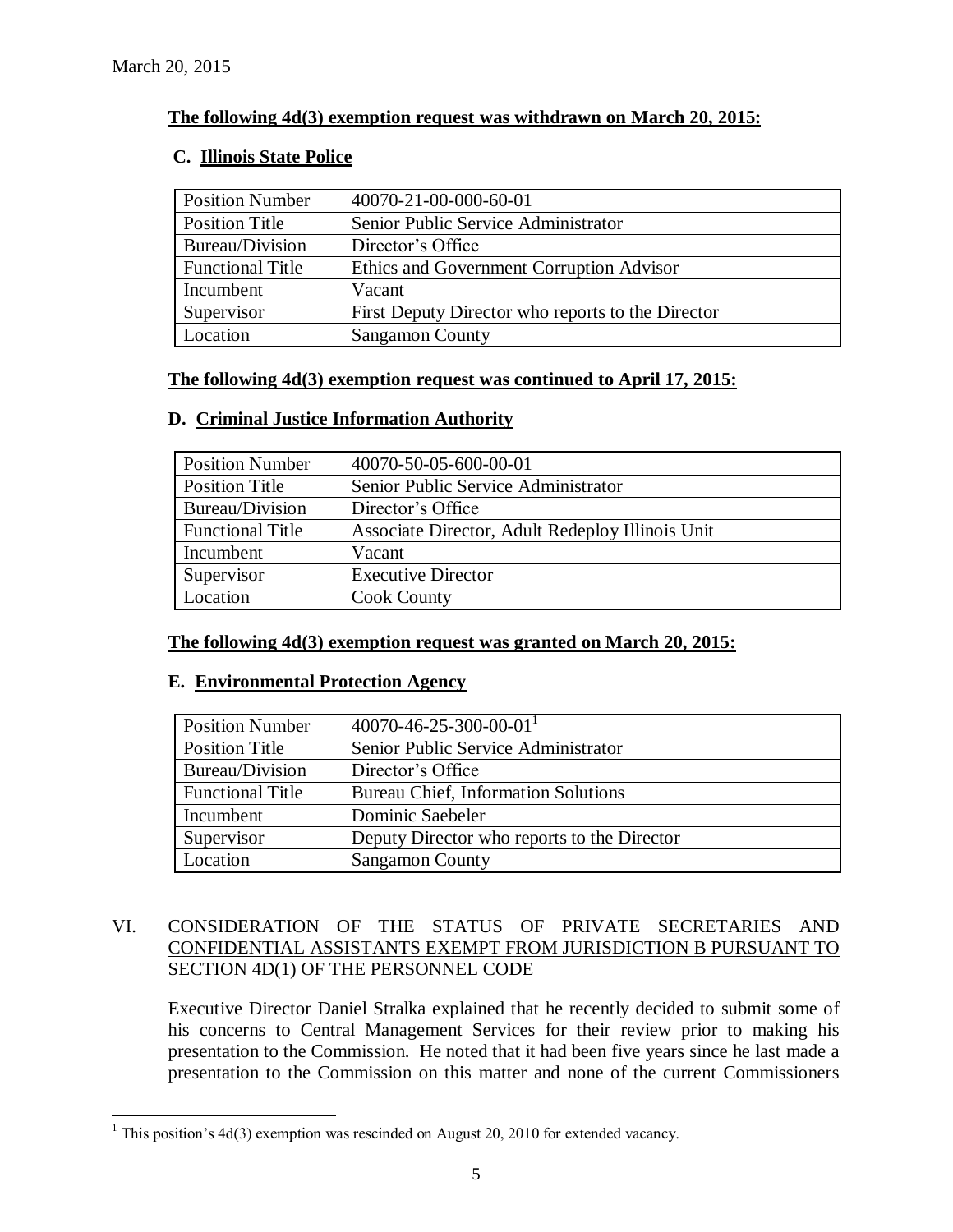were serving at that time. Roneta Taylor, Central Management Services-Technical Services, indicated that they have received Staff's email and are preparing a response. Chairman Bates approved of proceeding in this manner, indicating it would be prudent to consult with Central Management Services first.

## VII. CLASS SPECIFICATIONS

## **A. Governing Rule – Section 1.45 Classification Plan**

The Commission will review the class specifications requiring Commission approval under the Classification Plan and will approve those that meet the requirements of the Personnel Code and Personnel Rules and conform to the following accepted principles of position classification:

- a) The specifications are descriptive of the work being done or that will be done;
- b) Identifiable differentials are set forth among classes that are sufficiently significant to permit the assignment of individual positions to the appropriate class;
- c) Reasonable career promotional opportunities are provided;
- d) The specifications provide a reasonable and valid basis for selection screening by merit examinations;
- e) All requirements of the positions are consistent with classes similar in difficulty, complexity and nature of work.

## **B. None submitted**

**IT WAS MOVED BY COMMISSIONER KREY, SECONDED BY COMMISSIONER URLACHER, AND THE MOTION ADOPTED 5-0 TO DISAPPROVE ANY CLASS SPECIFICATIONS RECEIVED BY THE COMMISSION NOT CONTAINED IN THIS REPORT TO ALLOW ADEQUATE STUDY.** 

#### VIII. MOTION TO CLOSE A PORTION OF THE MEETING

**IT WAS MOVED BY COMMISSIONER URLACHER, SECONDED BY COMMISSIONER KREY, AND BY ROLL CALL VOTE THE MOTION ADOPTED 5-0 TO CLOSE A PORTION OF THE MEETING PURSUANT TO SUBSECTIONS 2(c)(1), 2(c)(4), AND 2(c)(11) OF THE OPEN MEETINGS ACT.**

| <b>BATES</b>          | <b>YES</b> | <b>CUMMINGS</b> | <b>YES</b> |
|-----------------------|------------|-----------------|------------|
| <b>FITZGERALD YES</b> |            | <b>KREY</b>     | YES.       |
| URLACHER              | <b>YES</b> |                 |            |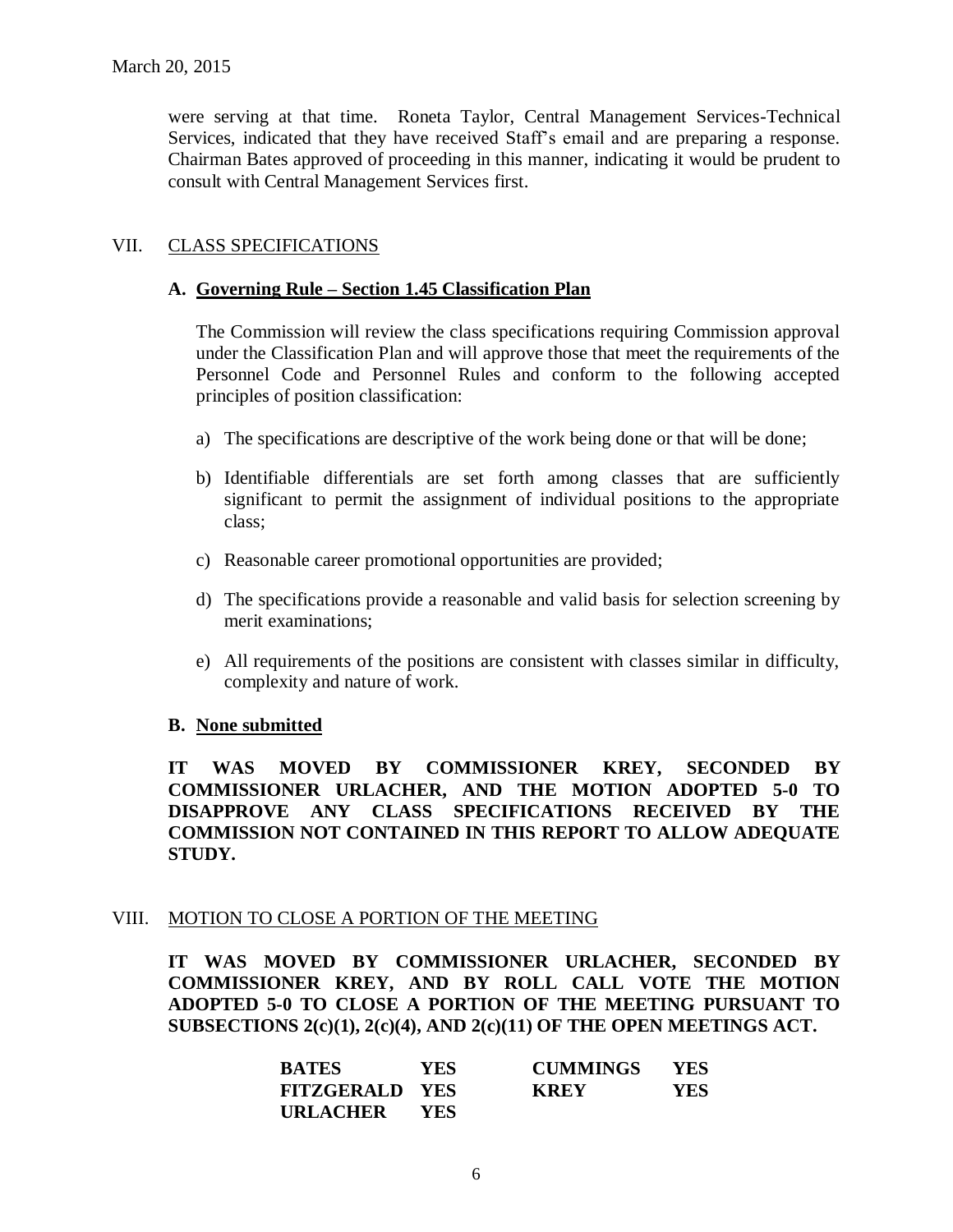## IX. RECONVENE THE OPEN MEETING

Upon due and proper notice the regular open meeting of the Illinois Civil Service Commission was reconvened at 160 North LaSalle Street, Suite S-901, Chicago, Illinois at 11:10 a.m.

#### **PRESENT**

Chairman Fredrick H. Bates, Anita M. Cummings, Garrett P. FitzGerald, Susan Moylan Krey, and Casey Urlacher, Commissioners; and Daniel Stralka, Executive Director.

## X. NON-MERIT APPOINTMENT REPORT

The Personnel Code permits non-merit appointments for a limited period of time, i.e., emergency appointments shall not exceed 60 days and shall not be renewed, and positions shall not be filled on a temporary or provisional basis for more than six months out of any twelve-month period. Consecutive non-merit appointments are not violative of the Code; however, they do present a possible evasion of merit principles and should be monitored. Set forth below is the number of consecutive non-merit appointments made by each department.

Executive Director Stralka noted that he had recently met with Central Management Services personnel and the efficacy of this report has been a topic of discussion. Further discussions to improve it were planned.

| Agency                                | 1/31/15 | 2/28/15 | 2/28/14 |
|---------------------------------------|---------|---------|---------|
| Arts Council                          |         |         |         |
| <b>Central Management Services</b>    |         |         |         |
| <b>Children and Family Services</b>   |         |         |         |
| <b>Healthcare and Family Services</b> |         |         |         |
| <b>Human Services</b>                 |         |         |         |
| Insurance                             |         |         |         |
| <b>Natural Resources</b>              |         |         |         |
| <b>State Retirement Systems</b>       |         |         |         |
| Transportation                        |         | Q       |         |
| Veterans' Affairs                     |         |         |         |
| <b>Totals</b>                         |         | 28      |         |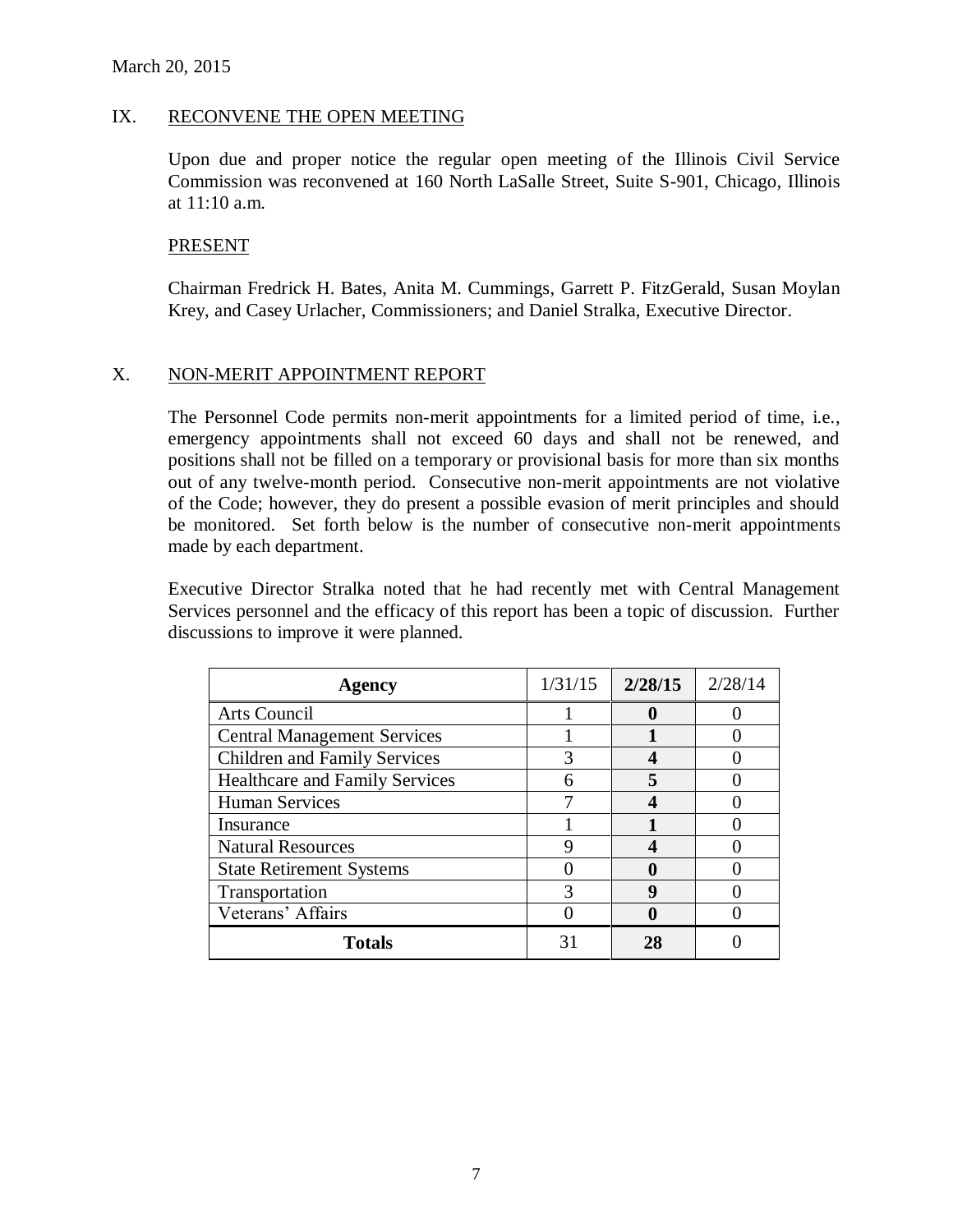#### XI. PUBLICLY ANNOUNCED DECISION RESULTING FROM APPEAL

#### **DA-19-15**

| Employee                | Nyetta N. Robinson    | <b>Appeal Date</b>  | 10/28/14          |
|-------------------------|-----------------------|---------------------|-------------------|
| Agency                  | <b>Human Services</b> | Decision Date       | 03/05/15          |
| Appeal Type   Discharge |                       | <b>Proposal for</b> | Discharge upheld. |
| ALJ                     | <b>Andrew Barris</b>  | Decision            |                   |

**IT WAS MOVED BY COMMISSIONER CUMMINGS, SECONDED BY COMMISSIONER KREY, AND BY ROLL CALL VOTE OF 5-0 THE MOTION ADOPTED TO AFFIRM AND ADOPT THE PROPOSAL FOR DECISION OF THE ADMINISTRATIVE LAW JUDGE TO UPHOLD THE DISCHARGE FOR THE REASONS SET FORTH IN THE PROPOSAL FOR DECISION DATED MARCH 5, 2015.**

| <b>BATES</b>          | YES.       | <b>CUMMINGS</b> | <b>YES</b> |
|-----------------------|------------|-----------------|------------|
| <b>FITZGERALD YES</b> |            | <b>KREY</b>     | YES        |
| URLACHER              | <b>YES</b> |                 |            |

#### XII. APPEALS TERMINATED WITHOUT DECISION ON THE MERITS

#### **DA-17-15**

| Employee                | Harry E. Braddock                                      | Appeal Date  | 10/20/14            |
|-------------------------|--------------------------------------------------------|--------------|---------------------|
| Agency                  | Central Management Services   Decision Date   02/25/15 |              |                     |
| Appeal Type   Discharge |                                                        | Proposal for | Dismissed; settled. |
| ALJ                     | <b>Andrew Barris</b>                                   | Decision     |                     |

#### **S-33-15**

| Employee    | Donald J. Washington  | <b>Appeal Date</b>   | 2/13/15              |
|-------------|-----------------------|----------------------|----------------------|
| Agency      | <b>Human Services</b> | <b>Decision Date</b> | 3/02/15              |
| Appeal Type | <b>Suspension</b>     | Proposal for         | Dismissed; withdrawn |
| ALJ         | <b>Andrew Barris</b>  | Decision             |                      |

**IT WAS MOVED BY COMMISSIONER URLACHER, SECONDED BY COMMISSIONER KREY, AND BY ROLL CALL VOTE OF 5-0 THE MOTION ADOPTED TO AFFIRM AND ADOPT THE PROPOSALS FOR DECISION OF THE ADMINISTRATIVE LAW JUDGE TO DISMISS THE APPEALS.**

| <b>BATES</b>          | <b>YES</b> | <b>CUMMINGS</b> | <b>YES</b> |
|-----------------------|------------|-----------------|------------|
| <b>FITZGERALD YES</b> |            | <b>KREY</b>     | YES        |
| URLACHER              | <b>YES</b> |                 |            |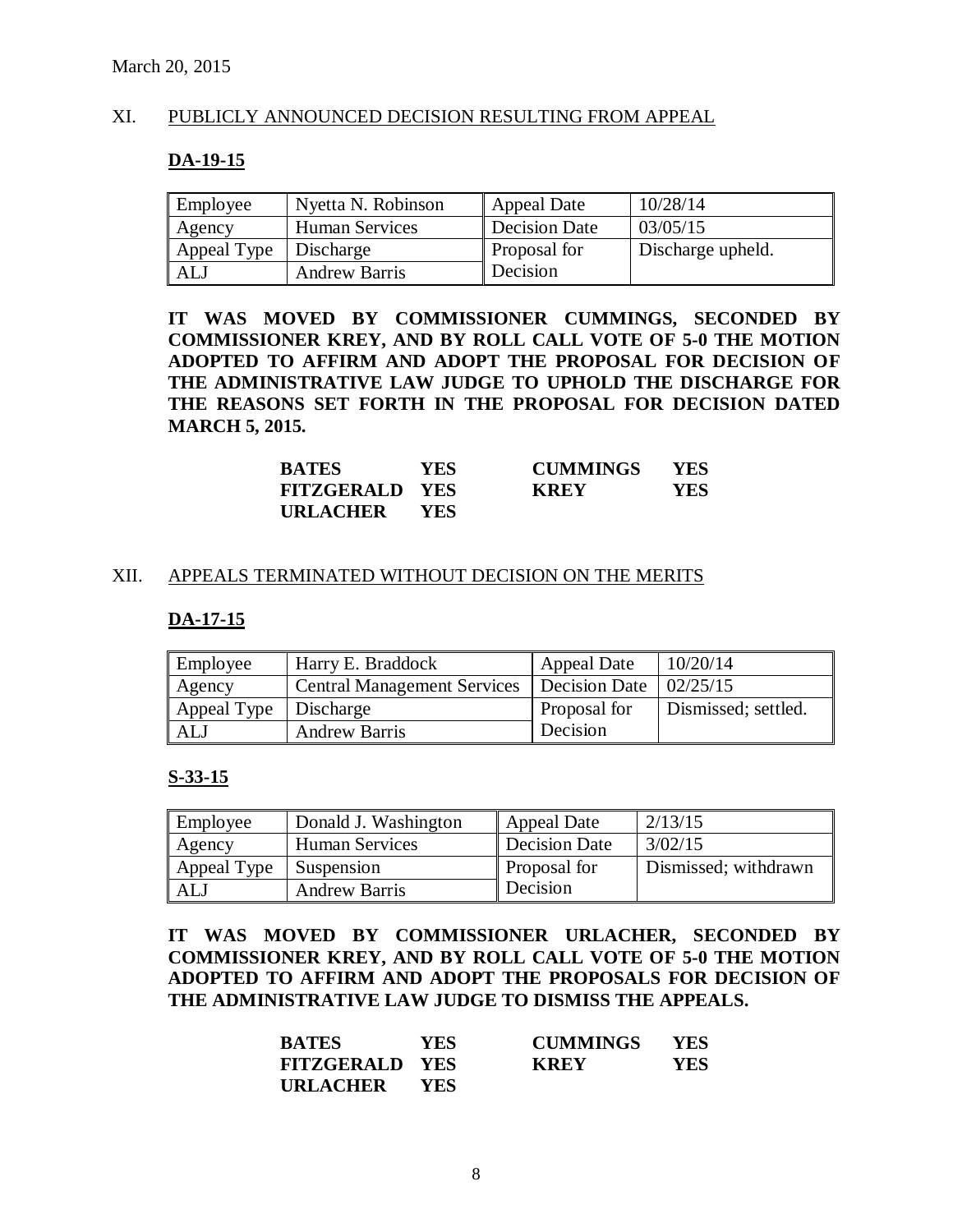#### XIII. STAFF REPORT

Executive Director Daniel Stralka reported that:

- $\triangleright$  As to the annual ethics testing, the incorrect document had been included with the meeting packet. The correct materials would be sent out prior to next month's meeting.
- $\triangleright$  The Commission had its hearing before the House General Services Appropriation Committee on March 18. There were no questions from the Committee.
- $\triangleright$  Both Statements of Economic Interest (SOEI) and the new Supplement Statements of Interest (SSI) have been mailed to the Commissioners. The original of the traditional SOEI is to be delivered to him for review as Ethics Officer before filing. He would then file prior to May 1 and provide each Commissioner a date-stamped copy.

The new SSI is to be filed with the Executive Ethics Commission and does not need to be provided to him prior to filing, though he offered to file them on behalf of the Commissioners. Executive Director Stralka also shared with the Commissioners some of the issues with these forms that were raised at a recent Ethics Conference he attended, focusing on the second question of the SSI. A general discussion about these forms ensued in which all the Commissioners participated.

- $\triangleright$  Staff has concerns regarding employees who were legislatively removed from collective bargaining units pursuant to the Management Bill (P.A. 97-1172). There is a group of approximately 1500 employees who, prior to the Management Bill, had employment protections from both their collective bargaining agreements and the Personnel Code. Upon their removal from their collective bargaining unit, they were now only protected by the Personnel Code. Based on the lack of appeals from this group, Staff has concerns that they were unaware of their Personnel Code protections. Therefore, Staff has given consideration to identifying this group with specificity and sending them a communication to ensure they were aware of their Personnel Code protections. Executive Director Stralka already had initial discussions with Central Management Services about obtaining a listing of these employees and Central Management Services had indicated it was achievable. The means and content of such a communication had not been established with any certainty. A general discussion of proceeding in this manner ensued in which all the Commissioners participated. Upon its conclusion, it was the consensus of the Commissioners that the Staff should present a draft communication to all the Commissioners prior to the April meeting for further consideration.
- $\triangleright$  After consideration, it was the consensus of the Commissioners to retain the 2015 meeting schedule as it is presently set.
- $\triangleright$  In October 2014 the Commission sent a letter to the Illinois Department of Transportation, Central Management Services, and the Governor's Office addressing concerns over potential issues with the agency's classification of "technical" employees that were uncovered as a result of the Office of Executive Inspector